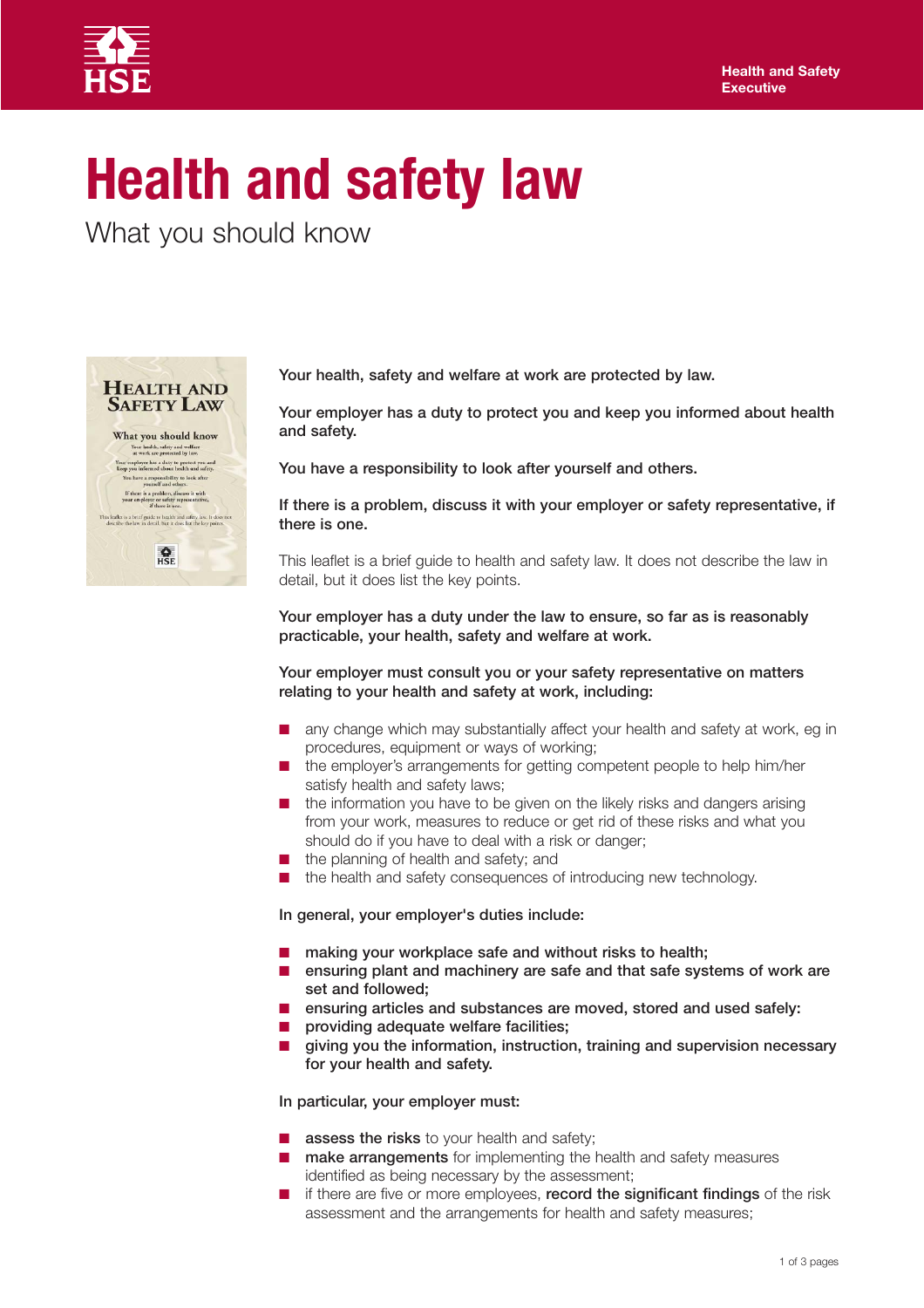

- if there are five or more employees, **draw up a health and safety policy statement**, including the health and safety organisation and arrangements in force, and **bring it to your attention**;
- **appoint someone competent** to assist with health and safety responsibilities, and consult you or your safety representative about this appointment;
- **co-operate on health and safety** with other employers sharing the same workplace:
- set up **emergency procedures**;
- **provide adequate first-aid facilities**;
- make sure that the **workplace** satisfies **health, safety and welfare** requirements, eg for ventilation, temperature, lighting, and sanitary, washing and rest facilities;
- make sure that **work equipment is suitable** for its intended use, so far as health and safety is concerned, and that it is **properly maintained and used**;
- **prevent or adequately control exposure** to substances which may damage your health;
- **take precautions** against danger from flammable or explosive hazards, **electrical equipment, noise and radiation**;
- **avoid hazardous manual handling operations**, and where they cannot be avoided, reduce the risk of injury;
- provide **health surveillance as appropriate**;
- **provide free any protective clothing or equipment**, where risks are not adequately controlled by other means;
- ensure that appropriate **safety signs are provided and maintained**;
- **report** certain **injuries, diseases and dangerous occurrences** to the appropriate health and safety enforcing authority (see box below for who this is).

As an employee you have legal duties too. They include:

- **taking reasonable care** for your own health and safety and that of others who may be affected by what you do or do not do;
- **co-operating with your employer** on health and safety;
- **correctly using work items** provided by your employer, including personal protective equipment, in accordance with training or instructions; and
- **not interfering with or misusing anything provided for your health, safety or welfare**.

If you think there is a health and safety problem in your workplace you should first discuss it with your employer, supervisor or manager. You may also wish to discuss it with your safety representative, if there is one. You, your employer or your safety representative can get information on health and safety in confidence by calling HSE's Infoline telephone service on 0845 345 0055.

If you think your employer is exposing you to risks or is not carrying out legal duties, and you have pointed this out without getting a satisfactory answer, you can contact the enforcing authority for health and safety in your workplace. Health and safety inspectors can give advice on how to comply with the law. They also have powers to enforce it. HSE's Employment Medical Advisory Service can give advice on health at work. Your employer can give you their names and addresses.

You can get advice on general fire precautions etc from the Fire Brigade or your fire officer.